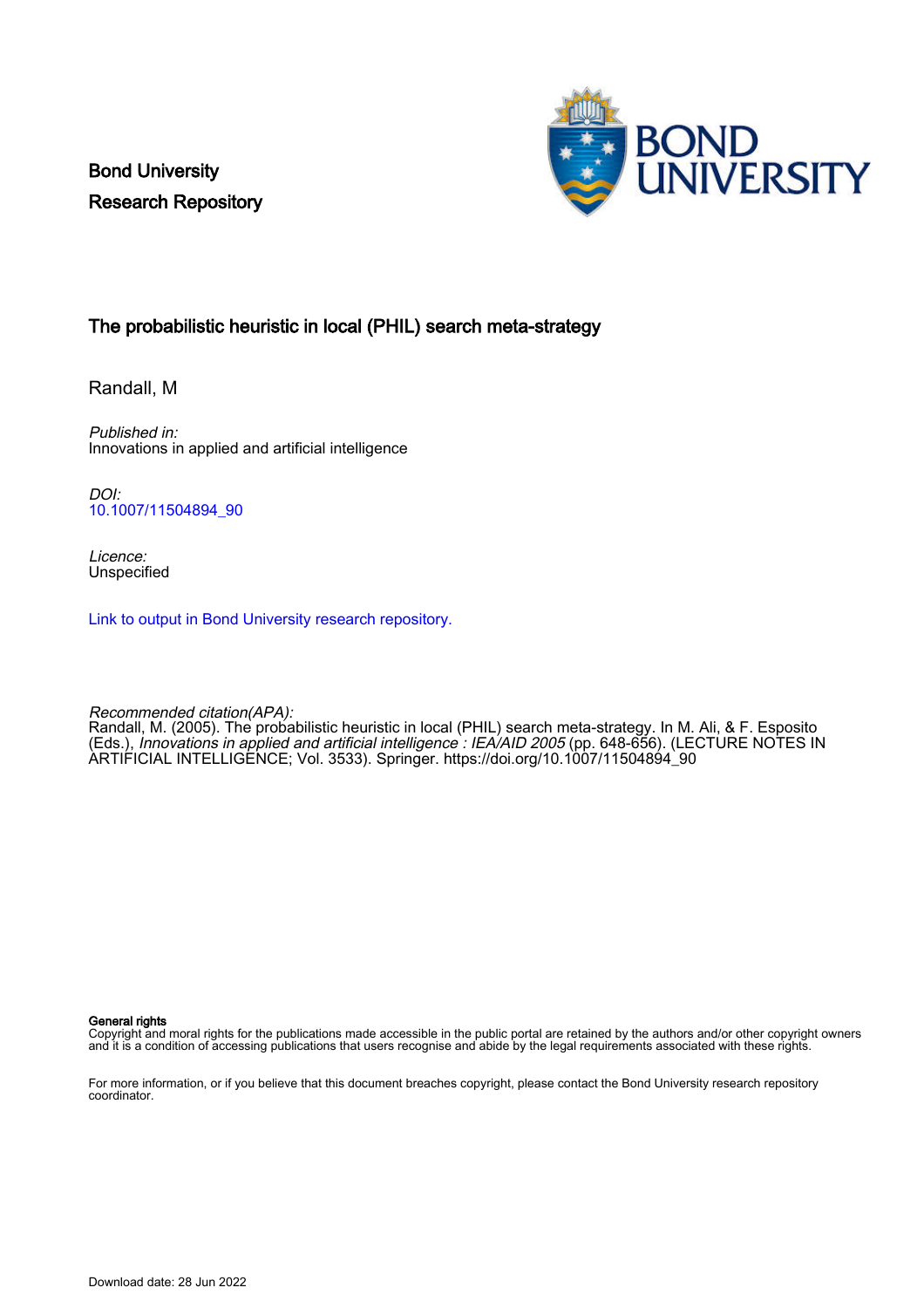# The Probabilistic Heuristic In Local (PHIL) Search Meta-strategy

Marcus Randall<sup>1</sup>

Faculty of Information Technology Bond University QLD 4229 Australia

Abstract. Local search, in either best or first admissible form, generally suffers from poor solution qualities as search cannot be continued beyond locally optimal points. Even multiple start local search strategies can suffer this problem. Meta-heuristic search algorithms, such as simulated annealing and tabu search, implement often computationally expensive optimisation strategies in which local search becomes a subordinate heuristic. To overcome this, a new form of local search is proposed. The Probabilistic Heuristic In Local (PHIL) search meta-strategy uses a recursive branching mechanism in order to overcome local optima. This strategy imposes only a small computational load over and above classical local search. A comparison between PHIL search and ant colony system on benchmark travelling salesman problem instances suggests that the new meta-strategy provides competitive performance. Extensions and improvements to the paradigm are also given.

Keywords: heuristic search, combinatorial optimisation, meta-heuristic.

#### 1 Introduction

Local search is a classical approach to solving combinatorial optimisation problems (COPs). There have been numerous instances of local search algorithms being used by themselves to solve COPs  $(e.g., [3, 5, 10, 12])$  (usually as a means of implementing a control strategy); as the basis of meta-heuristic search strategies (e.g., simulated annealing  $(SA)$  [14] and tabu search  $(TS)$  [8]); or as an adjunct heuristic to other heuristics/meta-heuristics (e.g., ant colony optimisation (ACO) [4], greedy randomised adaptive search procedures (GRASPs) [6]). While the iterative meta-heuristic search strategies (such as SA and TS) are able to use local search to overcome local optima (usually at the expense of long runtimes), the settling in local minima or maxima for the classical approach is a limitation. However, the cost for using meta-heuristic strategies is that they can require significant amounts of computational runtime beyond that of the local search component. The Probabilistic Heuristic In Local (PHIL) search is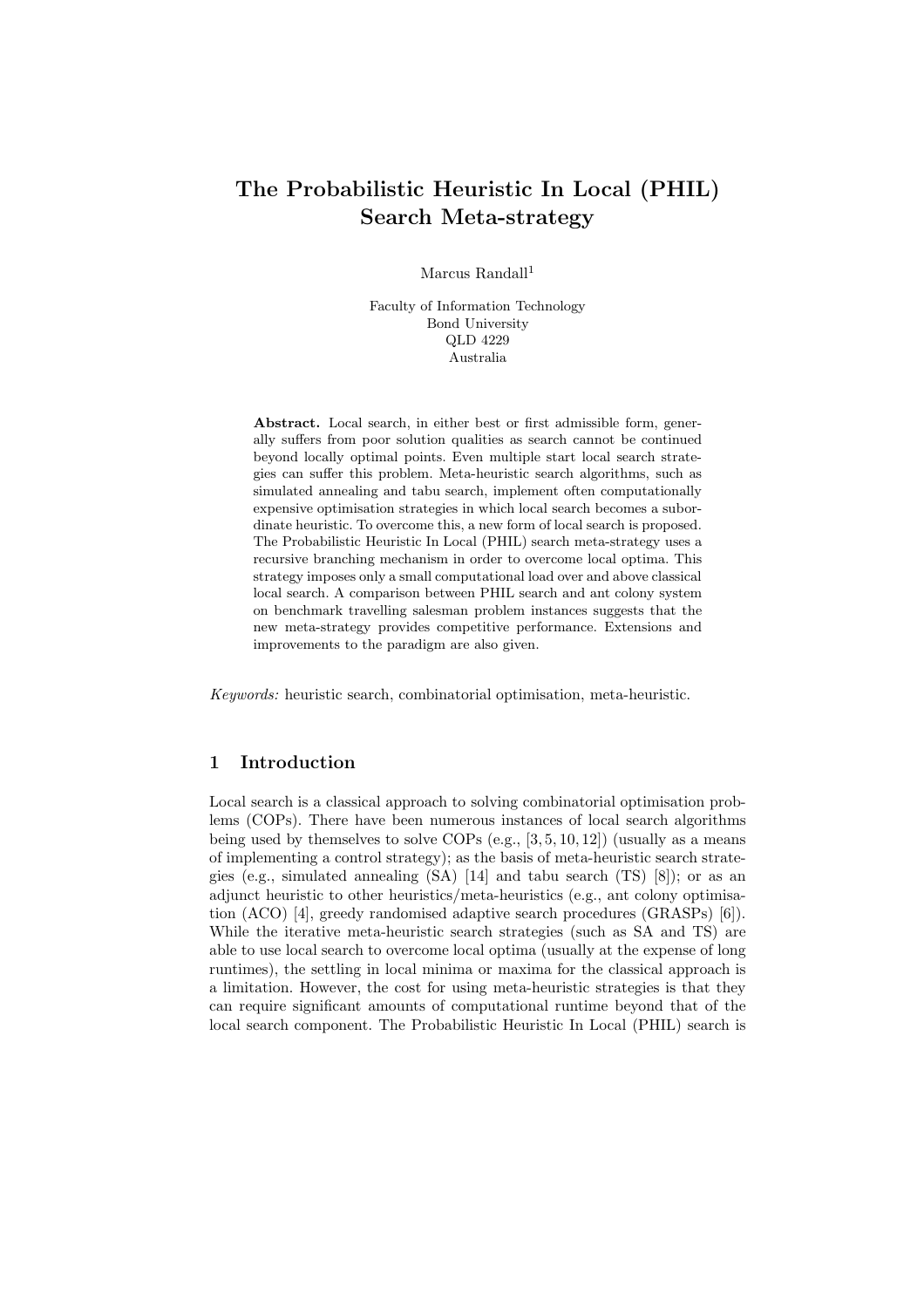designed to extend classical local search by augmenting it with a computationally inexpensive probabilistic branching strategy. This branching strategy is a recursive one that continues the search process from a point within the current search trajectory.

The remainder of the paper is organised as follows. Section 2 discusses other extensions to local search while Section 3 describes the extensions to the classic algorithm that constitute PHIL search. Section 4 presents the results of the computational experiments using benchmark travelling salesman problem (TSP) instances. Additionally, a comparison to an implementation of ant colony system (ACS) is provided. Finally Section 5 provides a discussion of some of the extensions and enhancements that are possible for the new search strategy.

#### 2 Local Search

There have been a number of variations of local search that have been extended from the previously described classical forms. Some of the more notable approaches are described below.

Guided Local Search (GLS) [9, 15] is a nominal extension to classical local search that enables it to become a meta-strategy. Once local search becomes stuck in a local optimum, the meta-strategy component is activated. The weights/penalties in an augmented objective function are increased so as to guide the local search out of the particular local optimum. This is a form of search space transformation that has only been applied to a few combinatorial optimisation problems. An extended version of the algorithm in which tabu style aspiration criteria and random moves are added gives comparable performance on the quadratic assignment problem to standard TS approaches [9].

The Affine Shaker algorithm of Battiti and Techolli [1, 2] works by successively sampling sub-regions of search space. Each region is defined by a central starting point (i.e., the region surrounds this point equally). This region is then sampled to generate a new tentative point. Depending on whether this new point is of better or worse quality, the sampling area is expanded or compressed (respectively). If the sampling is able to produce a better solution, this becomes the new starting point, and the sub-region is relocated around this point. Thus the process can continue for a number of iterations. The affine shaker algorithm has been applied to problems within neural networking back propagation [2] and as part of continuous reactive tabu search solving benchmark functions [1].

Paquette and Stützle [10] present an enhancement of local search called Iterated Local Search (ILS) that optimises problems, such as the graph colouring problem, in which there are two optimisation criteria. In terms of this problem, ILS first attempts to find feasible colourings for successively smaller chromatic numbers. At each iteration of the algorithm, a complete local search based heuristic (such as classic hill climbing or tabu search) is executed. The procedure terminates once a legal colouring cannot be found and hence returns the chromatic number of the previous colouring. The authors reported receiving comparable results to state of the art heuristics and meta-heuristics on benchmark problems.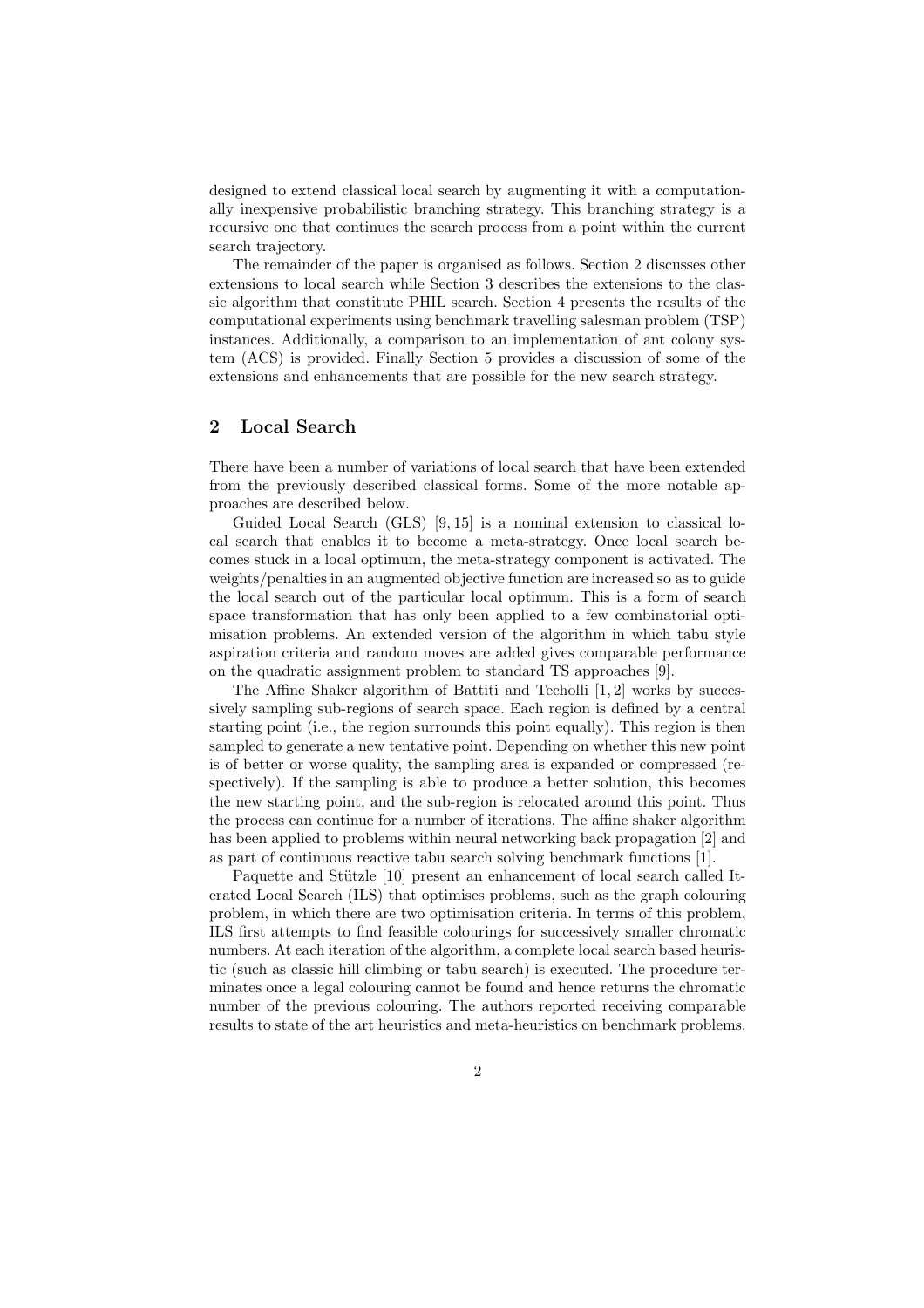Yuret and de la Maza's [16] Dynamic Hill Climbing algorithm is a population based approach that uses genetic algorithm mechanisms of reproduction and selection in order to modify solutions. It also adds two elements to the search. These are: a) the dynamic alteration of the search space co-ordinate system and b) the exploitation of local optimum. The first is necessary when the search encounters a local optima. It re-orients the search space co-ordinate system in order to compute an escape trajectory. In terms of the latter, the local optima found by the search process are recorded. If the population becomes stuck, a diversification measure is enacted. A new starting point point is generated by maximising the Hamming distance between the nearest recorded local optimum. At this stage, the search process is restarted and the list of local optima is reset. Dynamic hill climbing has been applied to De Jong's set of continuous test functions and has provided competitive performance [16].

Unlike the previously described local search methods, Complete Local Search [7] implements a local search having a memory component. The strategy keeps a finite list of previously visited solutions. This list is used to prohibit the search process from exploring the neighbourhoods of these solutions at a later stage. Experimental evaluation on the travelling salesman and subset sum problem instances [7] suggest that though its execution times are efficient, its overall performance is not yet comparable with standard heuristic and meta-heuristic implementations.

#### 3 The PHIL Search Algorithm

PHIL search is an extension of classical local search. It resembles multistart local search as it performs multiple local searches. The key difference is that instead of starting at a random point in state space, PHIL search probabilistically chooses a point within the recently completed local search trajectory. The rationale for this is that the point will at least be better than the starting point and may lead to a superior end point. At this point, the new local search (referred to as a  $\rm branch$ ) chooses the next best transition operation<sup>1</sup> and proceeds until no more improvement is possible (i.e., the classic local search termination condition). Moreover, this is a recursive process as once a local search trajectory has been explored (in terms of the generation of probabilistic branch points), the strategy will return to the branch from which the current branch was initiated. This is consistent with depth first search behaviour.

Termination of the overall algorithm is either after a certain number of individual PHIL searches have been executed, or when a particular solution cost has been obtained. In terms of the former, an individual PHIL search is completed once the root branch (the original local search trajectory) has explored all its branch points. These may be referred to as search trees. The only parameter required by PHIL search (referred to as  $\alpha$ ) is the probability of branching at a point on the local search trajectory. A high probability will produce dense search trees, while the reverse is true for a low probability.

<sup>&</sup>lt;sup>1</sup> Any standard local search operator can be used within PHIL search.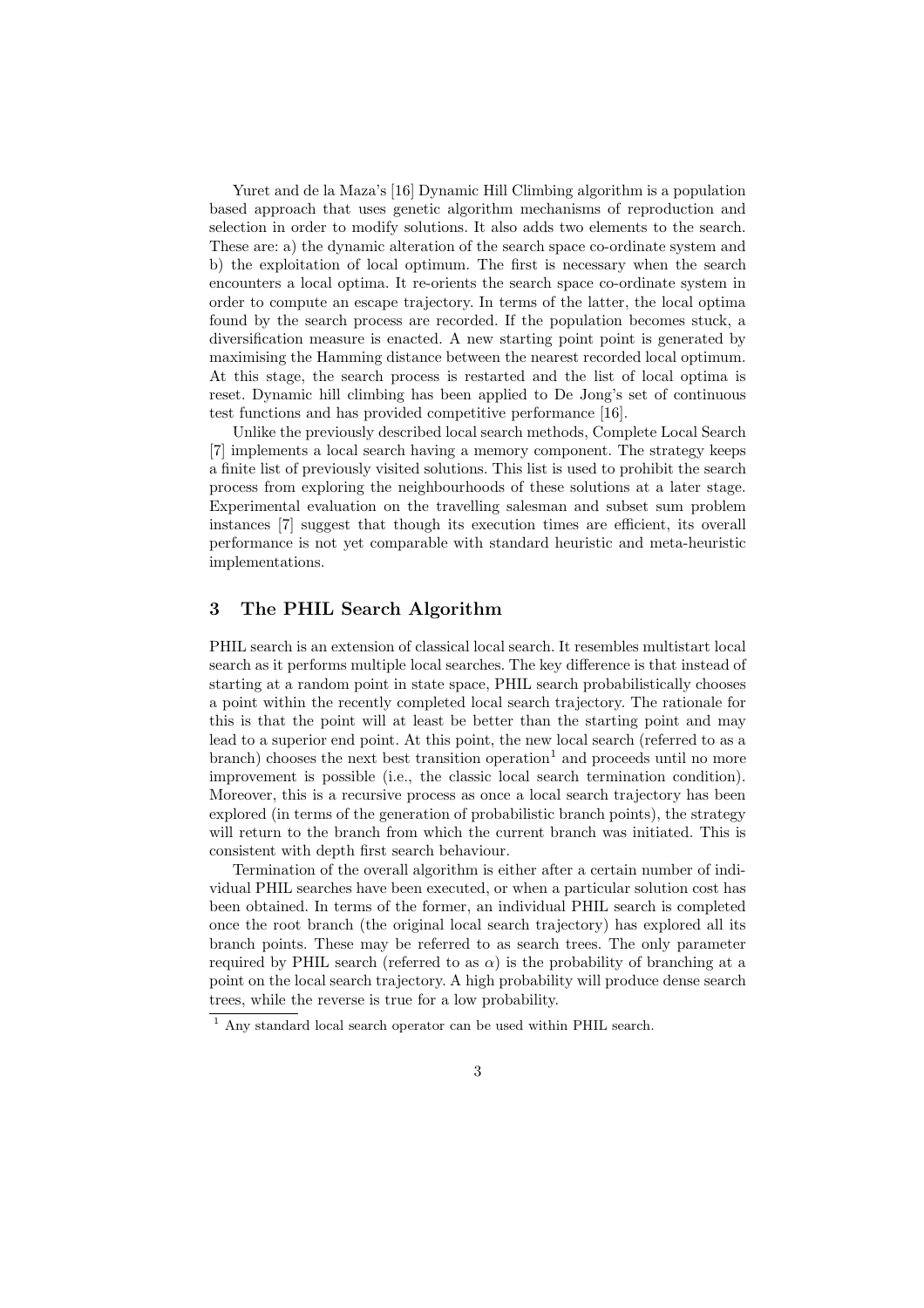Algorithm 1 The initialisation phase of PHIL search

- 1: Get user parameters $(\alpha, num\_restarts)$
- 2: for  $trial = 1$  to num restarts do
- 3:  $x =$  Generate a random initial feasible solution
- 4:  $cost = Find \cos t(x)$
- 5: Initialise all of index array elements to 0
- 6:  $cost = Perform\_phil(x, \alpha, cost, index, 1)$
- 7: if  $cost < best \ cost$  then
- 8: best  $cost = cost$
- 9: end if
- 10: end for
- 11: Output best cost
- 12: end

## Algorithm 2 The PHIL search strategy

1: Perform\_phil $(x, \alpha, cost, index, level)$ 2:  $x' = x$ 3:  $cost, trail.length = Perform\_local\_search(x', cost, tran\_list_1, tran\_list_2)$ 4:  $index[level] = \text{Probabilistic\_find\_branch\_point}(x, \alpha, tran\_list_1, tran\_list_2)$ 5: if  $index[level] \neq dead\ branch$  then 6:  $index[level] = index[level] + 1$ 7:  $level = level + 1$ 8: Perform\_phil $(x, \alpha, cost, index, level)$ 9:  $level = level - 1$ 10: else 11: return cost 12: end if 13: end Perform phil

Algorithms 1-4 give the combined pseudocode description of PHIL search. The first presents the framework in which PHIL search is executed. The termination condition used here represents the number of search trees generated. The overall PHIL strategy is given in Algorithm 2 while Algorithm 3 corresponds to a standard local search procedure. The final part of PHIL search probabilistically chooses a branching point on the current local search trajectory. Fig. 1 provides an explanation of some of the terms used within the overall algorithm.

#### 4 Computational Experience

The methodology and results of testing PHIL search are described herein. The target application for this initial study is the TSP. The local search operator is the inversion operator, as it has been shown to be effective by Randall and Abramson [12].

Initial experimentation with the  $\alpha$  parameter suggests that appropriate values of it are a function of the size of the problem. In this case, the term "appropriate" refers to values that tend to produce good quality solutions. Using a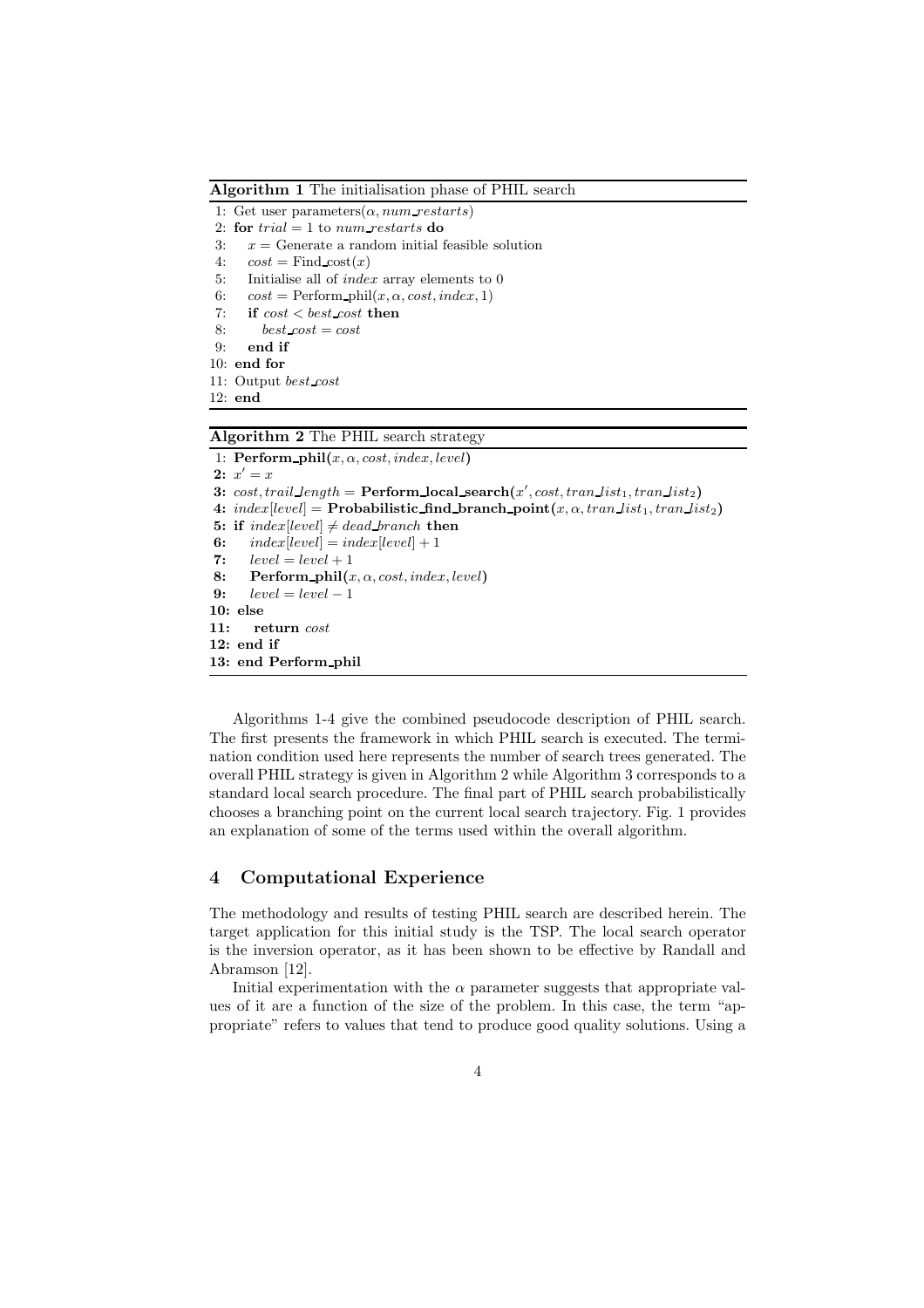Algorithm 3 The local search component of PHIL search

1: Perform local search $(x, cost, tran\_list_1, tran\_list_2)$ 

2:  $new\_cost = cost$ 

3:  $index = 1$ 

4: while  $new\_cost < cost$  do

5:  $cost = new\_cost$ 

6:  $neighbours = Evaluate\_neighbors(x)$ 

7:  $tran\_list_1/index] = neighbors[1]$ 

8: if there is a second best transition then

9:  $tran\_list_2/index] = neighbors[2]$ 

10: end if

11: Apply\_transition $(x, tran\_list_1[index])$ 

12:  $new\_cost = Find\_cost(x)$ 

13:  $index = index + 1$ 

```
14: end while
```
15: return new cost and index

16: end Perform local search

Algorithm 4 The probabilistic branching strategy within PHIL search

1: Probabilistic find branch point $(x, trail \text{Length}, \alpha, tran \text{ List}_1, tran \text{ List}_2, index)$ 2: Perform all transitions up to and including the  $index^{\text{th}}$ 3: while  $found = false$  And  $index < trail$  length do 4: Apply transition $(x, tran\_list_1|index)$ 5:  $q = \text{unif\_rand}()$ 6: if  $q \leq \alpha$  And tran list<sub>2</sub>[index] is present then 7: Apply\_transition $(x, tran\_list_2/index])$ 8: return index 9: end if 10:  $index = index + 1$ 11: end while

12: return dead branch

13: end Probabilistic find branch point

linear regression model on a subset of the test problem instances revealed that  $\alpha = -0.008n + 0.925$  (where *n* is the number of cities and the minimum bound of the equation is 0.005) is a good overall function for the TSP. The investigation of this parameter will receive further attention in future studies.

#### 4.1 Methodology and Problem Instances

The computing platform used to perform the experiments is a 2.6GHz Red Hat Linux (Pentium 4) PC with  $512MB$  of RAM.<sup>2</sup> Each problem instance is run across ten random seeds.

The experiments are used to compare the performance of PHIL search to a standard implementation of ACS (extended details of which can be found

 $\frac{2}{1}$  The experimental programs are coded in the C language and compiled with gcc.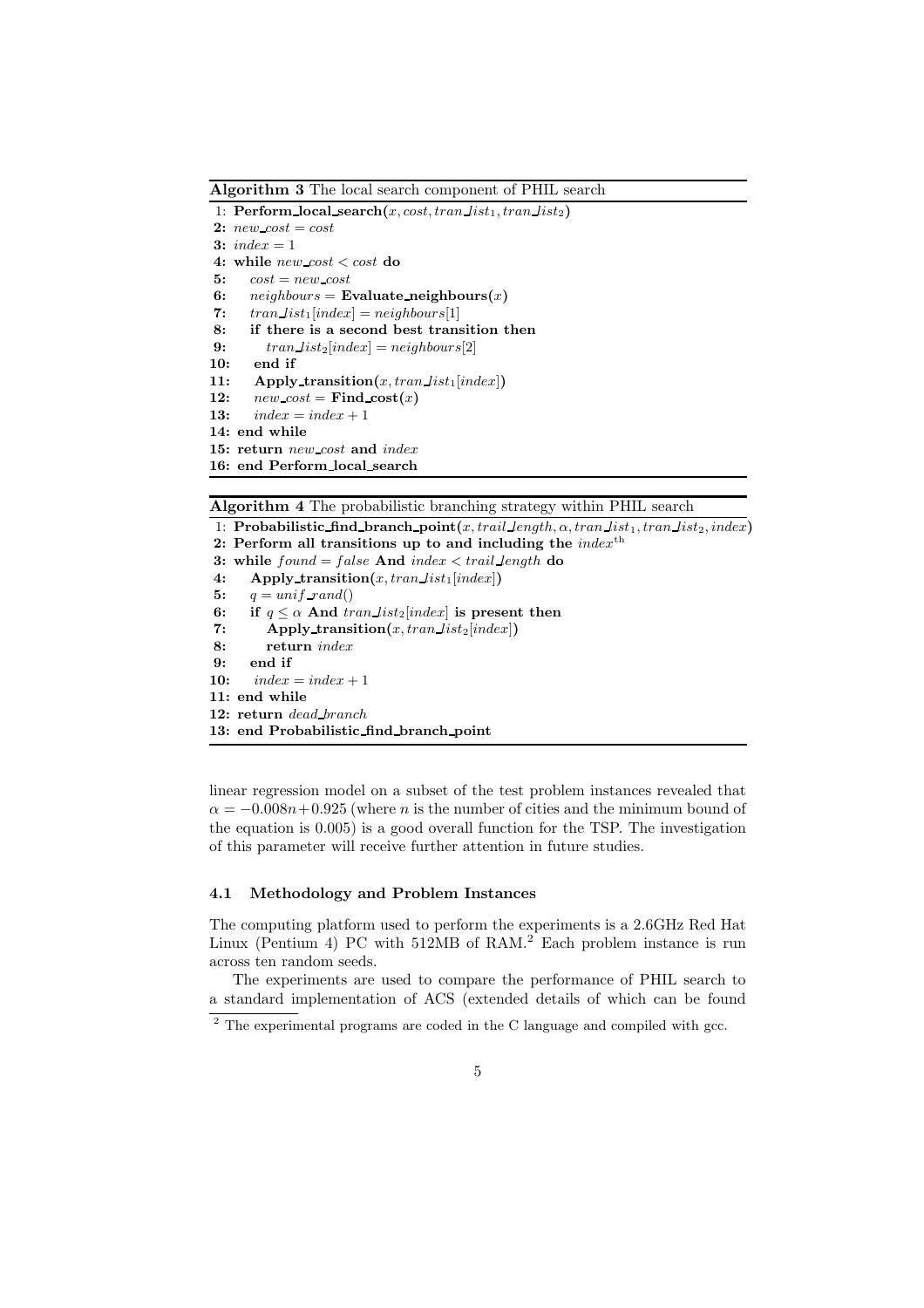| $x$ is the solution vector.                                                                 |
|---------------------------------------------------------------------------------------------|
| Find cost evaluates the objective function,                                                 |
| <i>dead branch</i> signifies a branch that has been explored.                               |
| Evaluate neighbours evaluates all the neighbours of a solution using a defined local        |
| search operator,                                                                            |
| <i>neighbours</i> is an ordered array of transition attributes of the neighbours,           |
| $tranList_1$ refers to the list of best transitions at each stage of the local search while |
| <i>tran list</i> <sub>2</sub> is the list of the second best.                               |
| Apply transition () applies a transition to a solution using a set of transition attributes |
| and                                                                                         |
| unif rand() produces a uniform random number.                                               |

in Randall [11]). As the amount of computational time required for an ACS iteration is different to that of a PHIL search iteration, approximately the same amount of computational time per run is given to both strategies. This is based on 3000 ACS iterations. It must be noted that the ACS solver applies a standard local search (using inversion as the operator) to each solution that is generated.

Ten TSP problem instances are used to test both the ACS strategy and PHIL search. These problems are from TSPLIB [13] and are given in Table 1.

|  | Table 1. Problem instances used in this study |  |  |
|--|-----------------------------------------------|--|--|
|  |                                               |  |  |

| Name            |     | Size (cities) Best-Known Cost |
|-----------------|-----|-------------------------------|
| $h$ k48         | 48  | 11461                         |
| eil51           | 51  | 426                           |
| $\mathrm{st}70$ | 70  | 675                           |
| eil76           | 76  | 538                           |
| kroA100         | 100 | 21282                         |
| bier127         | 127 | 118282                        |
| d198            | 198 | 15780                         |
| ts225           | 225 | 126643                        |
| pr299           | 299 | 48919                         |
| $\rm{lin}318$   | 318 | 42029                         |

#### 4.2 Results and Comparison

The results for the ACS and PHIL search strategies (in terms of objective cost and the amount of computational time required to reach a run's best objective value) are given in Tables 2 and 3 respectively. In order to describe the range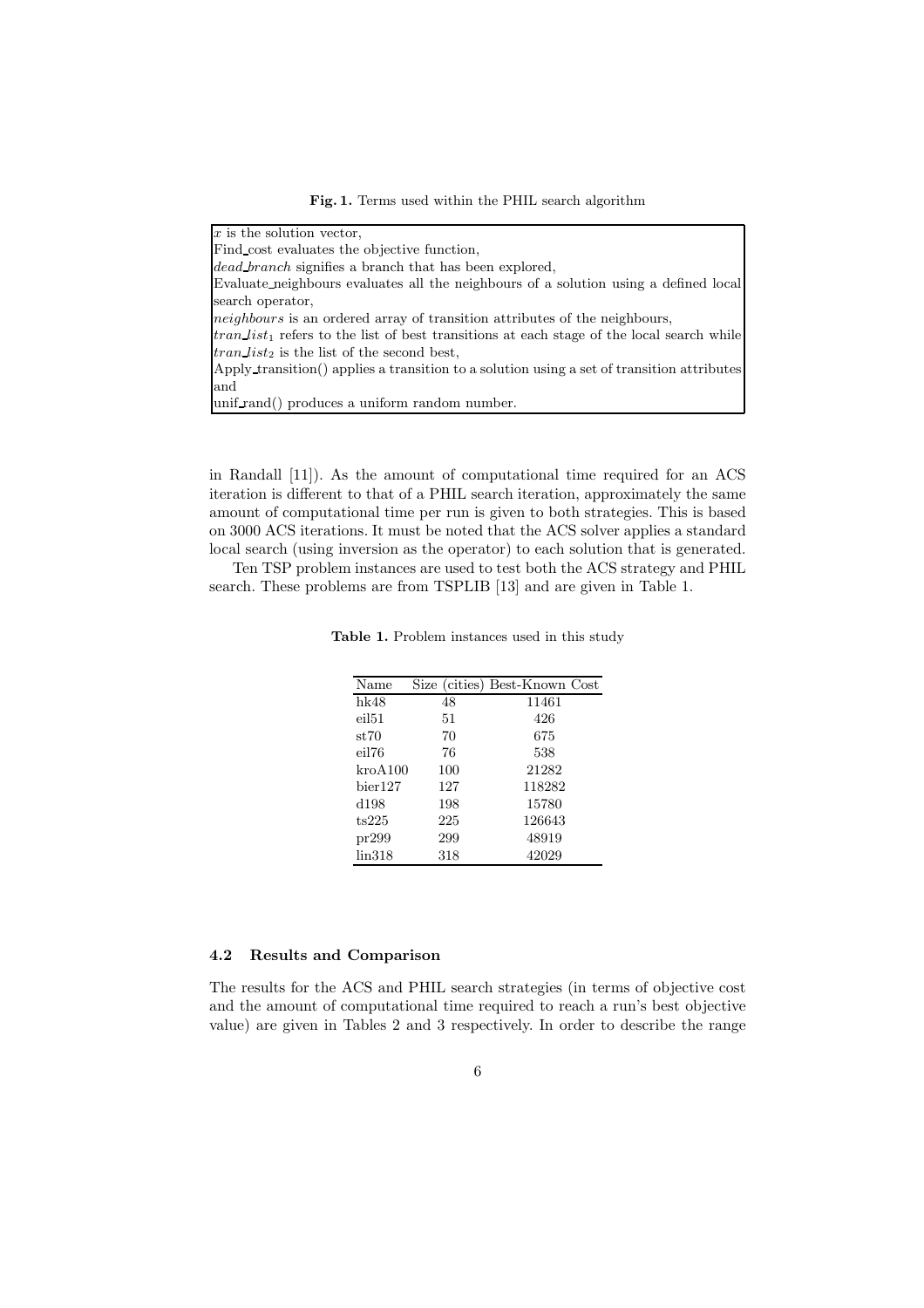of costs gained by these experiments, the minimum (denoted "Min"), median (denoted "Med") and maximum (denoted "Max") are given. Non-parametric descriptive statistics are used as the data are highly non-normally distributed. Additionally, each cost result is given by a relative percentage difference (RPD) between the obtained cost and the best known solution. This is calculated as  $\frac{E-F}{F}$  × 100 where E is the result cost and F is the best known cost.

Table 2. The results of the ACS strategy on the TSP instances. Note that Runtime is recorded in terms of CPU seconds

| Problem       | Cost (RPD) |                      |          |        | Runtime                    |         |  |
|---------------|------------|----------------------|----------|--------|----------------------------|---------|--|
|               |            | Min Med Max          |          | Min    | Med                        | Max     |  |
| hk48          |            | 0,0.08,0.08          |          | 0.04   | 1.29                       | 16.32   |  |
| eil51         | 0.47       |                      | 2 2.82   | 0.08   | 0.49                       | 40.69   |  |
| st70          |            | 0.15 1.33 2.07       |          | 36.39  | 43.48                      | 87.56   |  |
| eil76         | 0.19       |                      | 1.3 2.42 | 0.08   | 70.23                      | 114.73  |  |
| $k$ ro $A100$ | 0          |                      | 0.54     | 8.67   | 34.58                      | 192.17  |  |
| bier127       |            | 0.32 0.72 1.87       |          | 58.64  | 253.21                     | 855.28  |  |
| d198          |            | $0.16$ $0.33$        | 0.6      | 154.53 | 1723.34                    | 2422.52 |  |
| ts225         |            | $0.63$ 1.15 1.93     |          | 513.65 | 3019.9                     | 5484.59 |  |
| pr299         |            | $0.42$ $0.92$ $2.68$ |          |        | 10139.87 10794.69 13470.37 |         |  |
| lin318        |            | 1.39 1.92            | 3        |        | 10388.72 14185.36 16090.43 |         |  |

Table 3. The results of the PHIL search strategy on the TSP instances

| Problem           | Cost (RPD)               | Runtime                      |
|-------------------|--------------------------|------------------------------|
|                   | Min Med Max              | Min<br>Med<br>Max            |
| $h$ k48           | 0.0.25 0.44              | 53.01<br>31.38<br>3.89       |
| eil <sub>51</sub> | $0.7$ 1.64<br>0          | 22.91<br>1.74<br>48.37       |
| $\mathrm{st}70$   | 0.3 0.74<br>0.15         | 264.78<br>19.73<br>127.04    |
| eil76             | 1.12 2.42 3.35           | 309.24<br>138.69<br>56.7     |
|                   | $kroA10010.05$ 0.44 0.84 | 714.43<br>7.92<br>466.59     |
| bier127           | 0.66 1.57 1.76           | 12.92<br>304.76<br>204.48    |
| d198              | 1.12 1.66 1.86           | 1213.02<br>17.26<br>2172     |
| ts225             | 0.34 0.61 0.93           | 173.25<br>2570.73<br>3602.72 |
| pr299             | 2.13 2.64<br>3.7         | 6479.34 13885.99<br>455.17   |
| $\ln 318$         | 2.96 3.86 4.51           | 5423.68 14961.38 19807.22    |

Given that PHIL search is a new technique, its overall performance is good in terms of solution quality and consistency. Both strategies can find solutions in all cases within a few percent of the best known costs. For the larger problems, PHIL search's performance is slightly behind that of ACS. However, it must be bourne in mind that this ACS (as is standard with ant colony techniques) also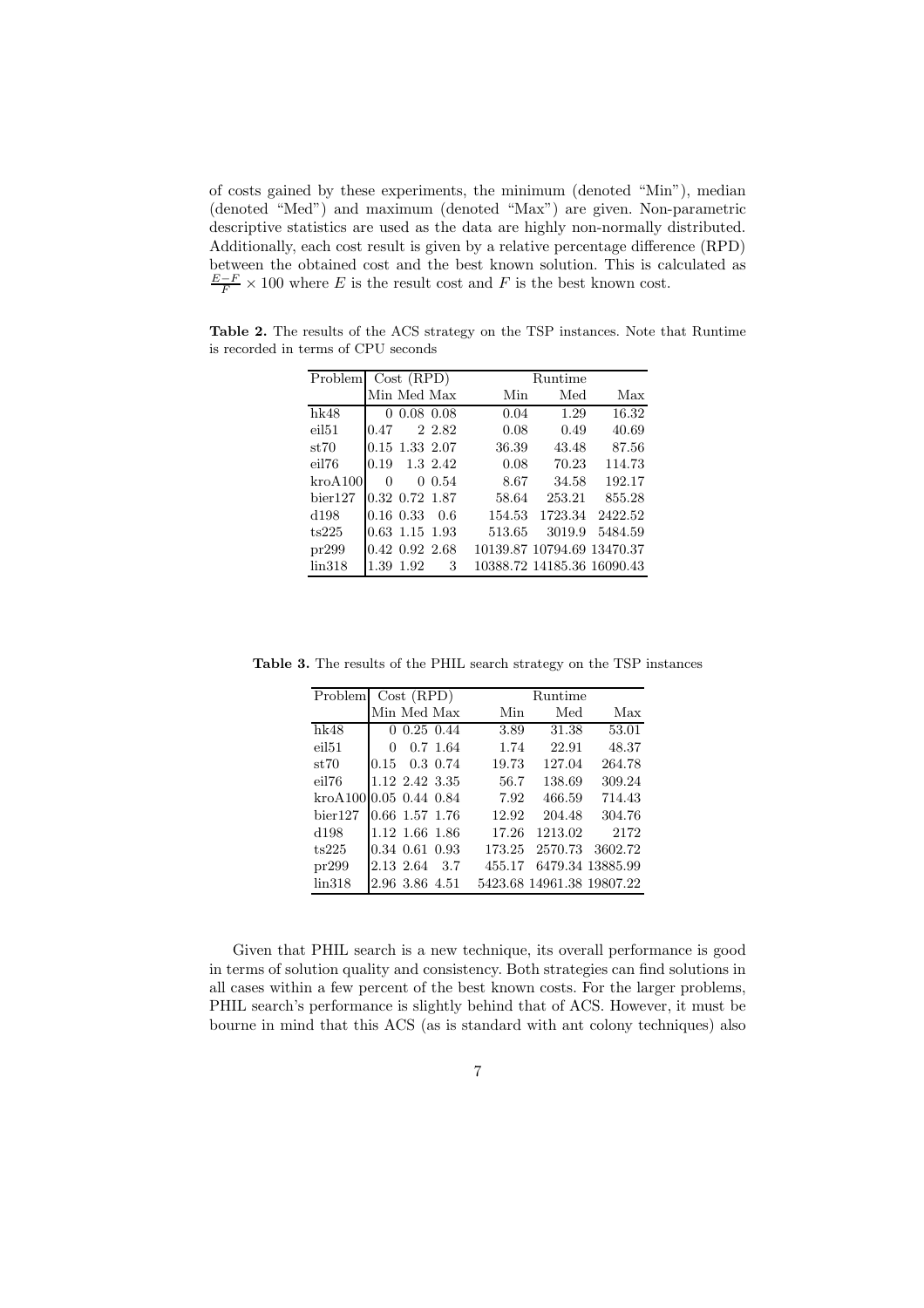executes local searches for each solution that it constructs. It is suspected that a greater exploration of the mechanics and the parameters of the new technique will yield still better results. This is discussed in the next section.

### 5 Conclusions

A new meta-strategy search technique, based on local search, has been proposed in this paper. PHIL search uses a recursive branching strategy, based on previous points within a search trajectory, to generate new searches. The advantage to this technique is that the branching strategy is computationally light in comparison to the characteristic mechanics of other meta-heuristics, particularly TS and ACO. Additionally, it only requires one parameter. The performance of PHIL search on benchmark TSP instances is encouraging. It can achieve solution costs within a few percent of best known costs and it is comparable to an ACS implementation.

In principle, PHIL search can be applied to any combinatorial optimisation problem that has been solved by traditional techniques (such as SA, TS and ACO). The development of the procedure is still in the initial stages. Some of the larger issues include the mechanics of the branching strategy and PHIL search's performance on a wider range of COPs. The former will involve the investigation of alternative strategies such as those based on heuristic strategies rather than just probabilities. As for the latter, the performance of PHIL search needs to be benchmarked against other meta-heuristics, especially on larger and more difficult problems. Of interest will be the incorporation of constraint processing within the strategy. Additionally, it is also possible to replace the local search branches with either tabu searches or simulated annealing.

#### References

- 1. Battiti, R., Tecchiolli, G.: The continuous reactive tabu search: blending combinatorial optimization and stochastic search for global optimization. Technical Report UTM 432, Department of Mathematics, University of Trento (1994)
- 2. Battiti, R., Tecchiolli, G.: Learning with first, second and no dervatives: a case study in high energy physics. Neurocomputing 6 (1994) 181–206
- 3. Crauwels, H., Potts, C., van Wassenhove, L.: Local search heuristics for the single machine total weighted tardiness scheduling problem. INFORMS Journal on Computing 10 (1998) 341–350
- 4. Dorigo, M.: Optimization, Learning and Natural Algorithms. PhD. thesis, Politecnico di Milano (1992)
- 5. Ernst, A., Krishnamoorthy, M.: Solution algorithms for the capacitated single allocation hub location problem. Annals of Operations Research 86 (1999) 141– 159
- 6. Feo, T., Resende, M.: Greedy randomised adaptive search procedures. Journal of Global Optimization 51 (1995) 109–133
- 7. Ghosh, D., Sierksma, G.: Complete local search with memory. Journal of Heuristics 8 (2002) 571–584